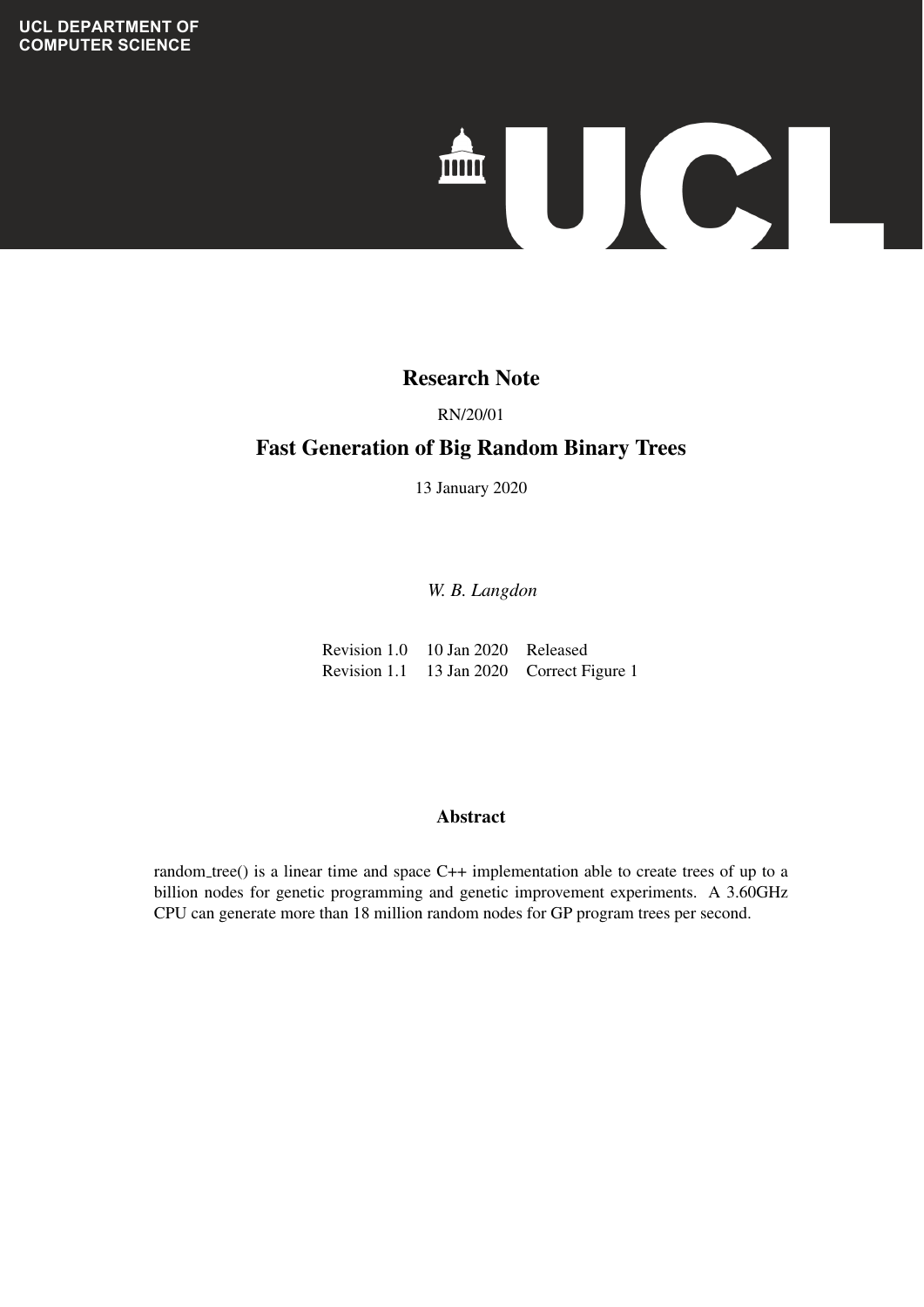### 1 Introduction

In most cases genetic programming (GP) represents programs as trees [\[1,](#page-4-0) [2\]](#page-4-1). GP has always needed pseudo random trees. Firstly for the initial random population and secondly typically mutation operations replace a small part of an existing program with a small randomly generated subtree. In many cases the same algorithm, albeit with different parameters, is used both to create the initial population and to mutate subtrees. Koza's [\[1\]](#page-4-0) ramped half-and-half is often used for both. Although ramped half-and-half creates trees of diverse sizes and shapes it does not sample the space of trees uniformly. (For example, it samples bushy nearly full trees more heavily. Notice that solutions to some problems, such as the parity problems, are denser in this bushy sub-space than in general [\[3\]](#page-4-2).)

Bohm [\[4\]](#page-4-3) and Iba [\[5\]](#page-4-4) proposed sampling the space of programs more uniformly by settling on a tree size and then randomly sampling trees of exactly that size uniformly at random. Following Iba [\[6\]](#page-4-5)'s linear, O(tree size), algorithm, I implemented in Andy Singleton's C++ GPquick [\[7\]](#page-4-6) a linear algorithm which first chose at random from a range of tree sizes and then generated uniformly at random a tree of the chosen size [\[8\]](#page-4-7). Like ramped half-and-half, this was used to generate both the initial population and to define another subtree mutation operator. Note initial random programs were small (perhaps 50 nodes), indeed subtrees required for mutation are often no more than five nodes. The C++ implementation allowed GP program trees containing functions with up to four arguments.

Before genetic programming is started, the functions and the number of their arguments (their arities) must be defined. (This is known as the functionset [\[1,](#page-4-0) [2\]](#page-4-1)). GPquick allows this to be done via an external file, prim.dat. After prim.dat had been read, my rand tree extension to GPquick, created various tables containing the number of trees with each legal combination of arities [\[9\]](#page-4-8). To avoid repeatedly calculating the tree counts, these tables are consulted during GP run time. When generating a new random tree, which type of tree (i.e. which combination of arities) is chosen uniformly at random based on the number of programs of the required size. Although linear in tree size, the implementation was not desperately efficient, and criticised as such [\[10\]](#page-4-9), but it was felt not to be too important since the random tree were small and GP runtime is typically dominated by fitness evaluation rather than genetic operations such as subtree mutation. That was the situation for twenty years.

With the availability of fast parallel hardware [\[11\]](#page-5-0) GPquick has been used in greatly extended evolutionary runs of a hundred of thousand [\[12,](#page-5-1) [13\]](#page-5-2), even a million generations [\[14,](#page-5-3) [15\]](#page-5-4). Naturally, with static fitness functions and no constraints, enormous trees (hundreds of millions of nodes) were evolved. These experiments took weeks or months to run. (GPquick allows terminals and functions to have side effects and does not exploit their absence [\[16,](#page-5-5) [17\]](#page-5-6).)

I hope to significantly reduce run time by evolving considerable further improvements in GPquick. The question of how to test it on big trees has been address by replacing the evolved trees with randomly generated trees. The huge evolved trees resemble random trees [\[12,](#page-5-1) [15\]](#page-5-4). The rand tree C++ implementation (described above) is hopelessly inefficient for trees of a billion nodes, therefore it was rewritten. The new RAND TREE2 FASTER C++ code deals only with binary trees. The algorithm is still Iba's [\[6\]](#page-4-5) and, if need be, could be extended to deal with trees containing functions with one argument and/or functions with more than two arguments.

### 2 Converting Random Permutations into Random Binary Trees

The new random tree() starts by generating a deterministic list of alternate  $n + 1$  leafs and n functions and then uses Knuth's shuffle to randomise it. That is, starting at the beginning of the list of  $2n+1$  items, swap the current item with another item later in the list chosen at random. Move one item at a time along the list to its end, so that the whole list is now in a random order. Next random tree() converts this random permutation into a random binary tree.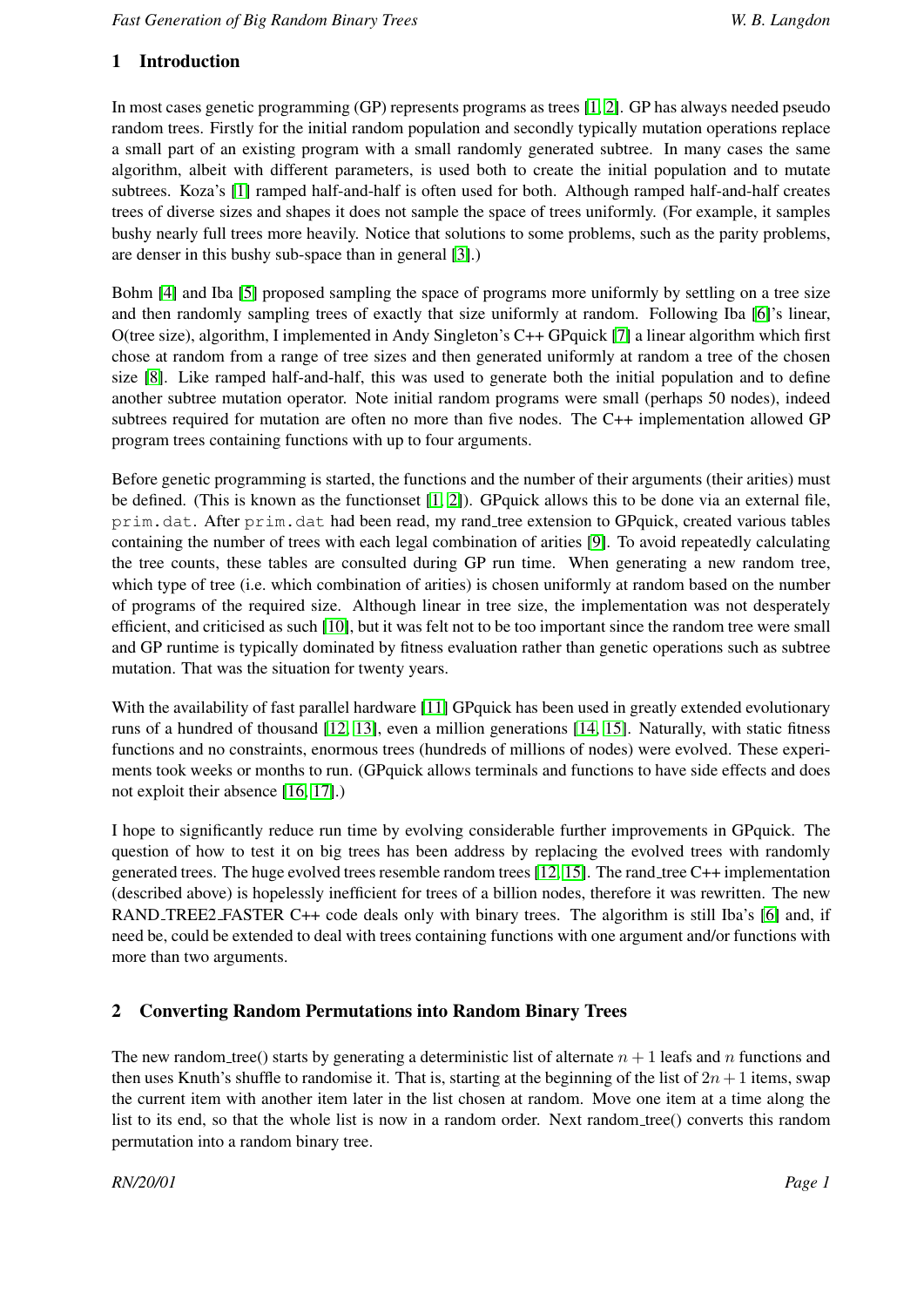

<span id="page-2-0"></span>Figure 1: Any combination of n vertical (down) moves and  $n + 1$  horizontal (right) moves from start will reach end without leaving the square box. Middle: same random sequence but rotated to form valid binary tree, i.e. stack is never less than empty. Right: tree.

Consider a square lattice grid of side  $n + 1$ . If we will have a binary tree with n internal nodes (and  $n + 1$  $n + 1$  leafs) it can be placed into the square as shown in Figure 1 (middle). However our initial random permutation of  $n + 1$  leafs and n functions is unlikely to be a valid tree as it is likely to enter the half of the square corresponding to having more leafs than positions to attach them. (I.e. doing more stack pops than the stack has data on it.) See also [\[9,](#page-4-8) Fig 5.12 p269]. However in O(n) steps we can find the deepest point in the lattice curve. I.e. the knee furthest from the blue diagonal in Figure [1](#page-2-0) (left) and remap our random list to start here. This gives us a new lattice curve Figure [1](#page-2-0) (right) which is certain never to cross below the diagonal. This gives the shape of the tree.

A corresponding random program is created in  $O(n)$  steps. For each element of the (re-ordered) random list, the GPquick SETNODE macro is used to set the corresponding node in the GP program. If the list item is a leaf: a leaf is chosen at random. Otherwise, one of the binary GP functions is chosen at random.

### 3 Performance

The new implementation, int random tree() rand tree.cc Revision: 1.43, is not of the utmost efficiency. For example, for ease of debugging and modularity, separate passes are used to create the random tree and labelled it (with leafs and functions in order to convert it into a GP program). These two passes could be combined. This might be beneficial, especially for trees which are too big to fit into cache.

Similarly the wellformed() debug check could be disabled and max depth could be calculated from the lattice (cf. Figure [1\)](#page-2-0) rather than via recurse().

### 4 Depth of Random Binary Trees

The average height of a random binary tree with  $N$  (internal) nodes is 2  $\sqrt{\pi N} + O(N^{1/4+\epsilon})$  for any  $\epsilon > 0$ [\[9,](#page-4-8) page 256]. GPquick commonly uses the size of the tree  $(2N + 1)$ . Therefore the tree depth of a typical large random tree is  $\approx \sqrt{2\pi|\text{size}|}$ . This approximation is better than 2% accuracy for trees above 32 000 [\[18,](#page-5-7) page 200]. Flajolet and Oldyzko give not just the mean but also the limits for the variance and all the higher order moments for the distribution of random binary tree depth in terms of gamma and Riemann Zeta functions. They say for trees of about 20 000 nodes, their estimates are with 10% of the actual values [\[18,](#page-5-7) page 210]. For large trees, they say the distribution of binary tree sizes of a fixed height is Gaussian [\[18,](#page-5-7) page 212].

Although it is not necessary (see [\[19,](#page-5-8) [20\]](#page-5-9)) GPquick, like most GP systems, interprets the evolved programs recursively. The maximum depth of the recursive calls is the depth of the tree used to store the program. random tree() returns the actual depth of the newly generated tree. This can either be used as a sanity check that the tree can be evaluated within the available data structures or to set the size of those data structures.

*RN/20/01 Page 2*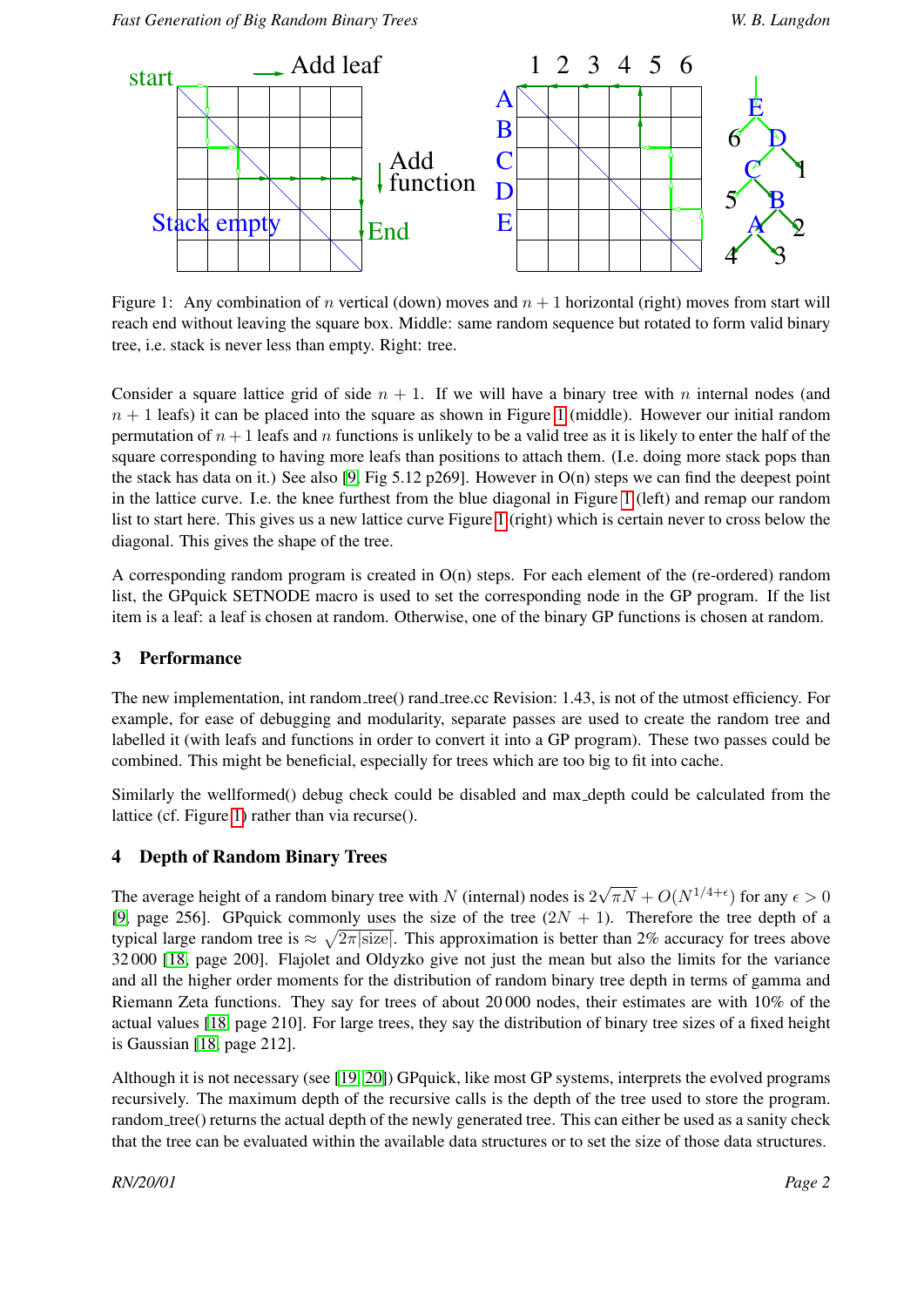

Figure 2: Examples of large random binary trees. As expected they lie near the Flajolet large tree limit (depth  $\approx \sqrt{2\pi |\text{size}|}$ ). Note log-log scales.



Figure 3: Time taken to create random binary trees on one core of Intel i7-4790 3.60GHz desktop. As expected run time scales linearly with tree size. (Note log-log scales.)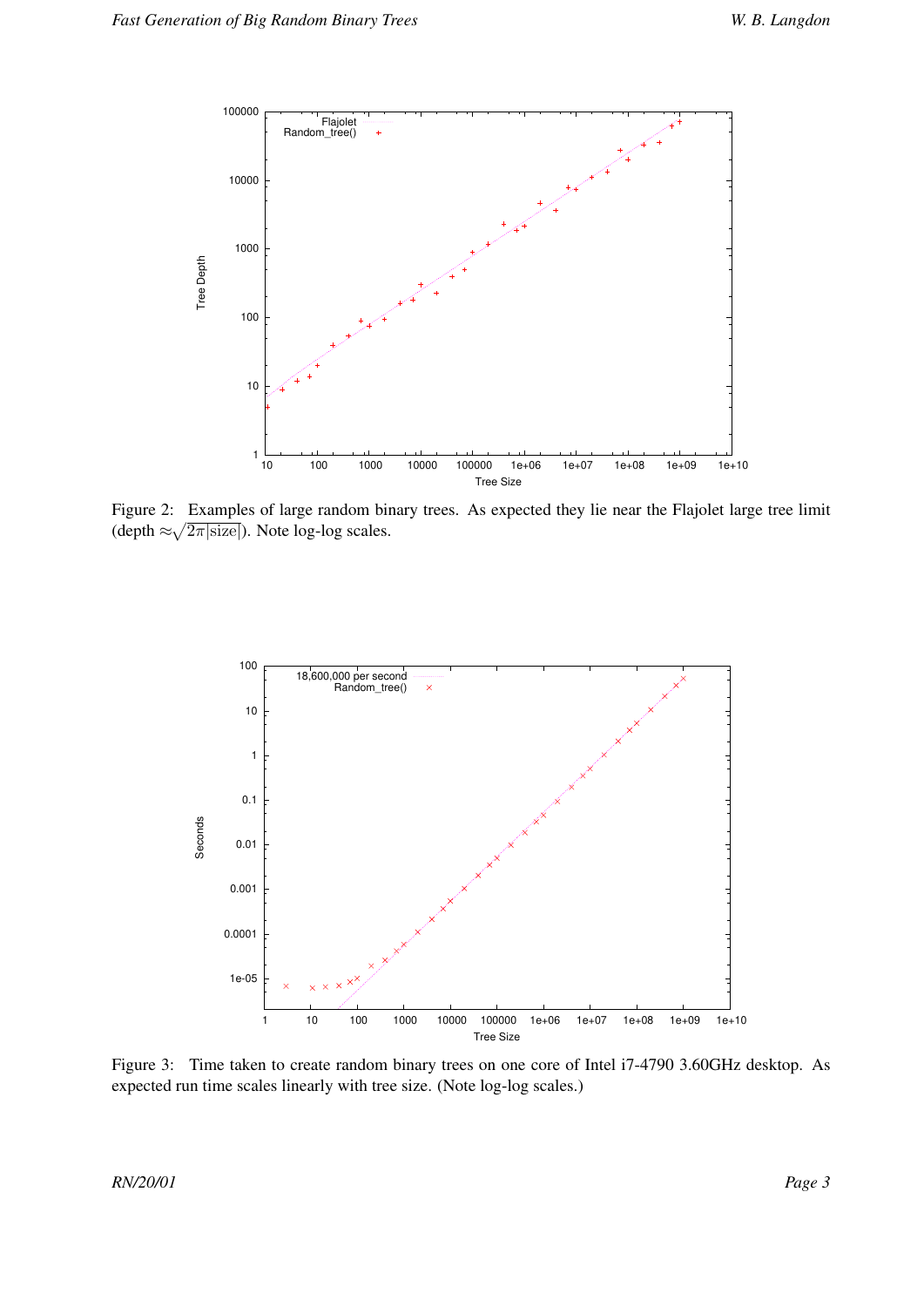### 5 Limitations

The new implementation is limited at various points in GPquick by the use of 32 bit integers to describe the size of programs and so suffers from segmentation errors (SEG FAULT) when trees in the region of 2 000 000 000 are requested.

I have used the short hand "random" to actually mean pseudo random (PRNG). GPquick uses the Park-Miller random number generator [\[21,](#page-5-10) [22\]](#page-5-11). The number of possible programs is vastly more than the number of PRNG seeds and so any real program can only be drawn from a tiny subset of the total. Nonetheless the programs generated appear to be sufficiently random for typical GP use.

### Acknowledgements

This work was inspired by conversations at Dagstuhl [Seminar 18052](https://www.dagstuhl.de/en/program/calendar/semhp/?semnr=18052) on Genetic Improvement of Software.

Funded by EPSRC grant [EP/M025853/1.](http://gow.epsrc.ukri.org/NGBOViewGrant.aspx?GrantRef=EP/M025853/1)

random tree code (intended to be used as part of GPquick) can be found via [http://www.cs.ucl.](http://www.cs.ucl.ac.uk/staff/W.Langdon/ftp/gp-code/rand_tree.cc_r1.43) [ac.uk/staff/W.Langdon/ftp/gp-code/rand\\_tree.cc\\_r1.43](http://www.cs.ucl.ac.uk/staff/W.Langdon/ftp/gp-code/rand_tree.cc_r1.43)

### References

- <span id="page-4-0"></span>[1] Koza, J.R.: Genetic Programming: On the Programming of Computers by Means of Natural Selection. MIT Press, Cambridge, MA, USA (1992), [http://mitpress.mit.edu/books/](http://mitpress.mit.edu/books/genetic-programming) [genetic-programming](http://mitpress.mit.edu/books/genetic-programming)
- <span id="page-4-1"></span>[2] Poli, R., Langdon, W.B., McPhee, N.F.: A field guide to genetic programming. Published via http://lulu.com and freely available at http://www.gp-field-guide.org.uk (2008), <http://www.gp-field-guide.org.uk>, (With contributions by J. R. Koza)
- <span id="page-4-2"></span>[3] Langdon, W.B.: Scaling of program tree fitness spaces. Evolutionary Computation 7(4), 399–428 (Winter 1999), <http://dx.doi.org/10.1162/evco.1999.7.4.399>
- <span id="page-4-3"></span>[4] Bohm, W., Geyer-Schulz, A.: Exact uniform initialization for genetic programming. In: Belew, R.K., Vose, M. (eds.) Foundations of Genetic Algorithms IV. pp. 379–407. Morgan Kaufmann, University of San Diego, CA, USA (3–5 Aug 1996), [http://cseweb.ucsd.edu/˜rik/foga4/](http://cseweb.ucsd.edu/~rik/foga4/Abstracts/07-wb-abs.html) [Abstracts/07-wb-abs.html](http://cseweb.ucsd.edu/~rik/foga4/Abstracts/07-wb-abs.html)
- <span id="page-4-4"></span>[5] Iba, H.: Random tree generation for genetic programming. In: Voigt, H.M., Ebeling, W., Rechenberg, I., Schwefel, H.P. (eds.) Parallel Problem Solving from Nature IV, Proceedings of the International Conference on Evolutionary Computation. LNCS, vol. 1141, pp. 144–153. Springer Verlag, Berlin, Germany (22-26 Sep 1996), [http://dx.doi.org/10.1007/3-540-61723-X\\_978](http://dx.doi.org/10.1007/3-540-61723-X_978)
- <span id="page-4-5"></span>[6] Iba, H.: Random tree generation for genetic programming. Tech. Rep. ETL-TR-95-35, ElectroTechnical Laboratory (ETL), 1-1-4 Umezono, Tsukuba-city, Ibaraki, 305, Japan (14 Nov 1995), [http:](http://www.cs.ucl.ac.uk/staff/W.Langdon/ftp/papers/iba_1995_rtgTR.pdf) [//www.cs.ucl.ac.uk/staff/W.Langdon/ftp/papers/iba\\_1995\\_rtgTR.pdf](http://www.cs.ucl.ac.uk/staff/W.Langdon/ftp/papers/iba_1995_rtgTR.pdf)
- <span id="page-4-6"></span>[7] Singleton, A.: Genetic programming with C++. BYTE pp. 171–176 (Feb 1994), [http://www.](http://www.assembla.com/wiki/show/andysgp/GPQuick_Article) [assembla.com/wiki/show/andysgp/GPQuick\\_Article](http://www.assembla.com/wiki/show/andysgp/GPQuick_Article)
- <span id="page-4-7"></span>[8] Langdon, W.B.: Size fair and homologous tree genetic programming crossovers. Genetic Programming and Evolvable Machines 1(1/2), 95–119 (Apr 2000), [http://dx.doi.org/10.1023/A:](http://dx.doi.org/10.1023/A:1010024515191) [1010024515191](http://dx.doi.org/10.1023/A:1010024515191)
- <span id="page-4-8"></span>[9] Sedgewick, R., Flajolet, P.: An Introduction to the Analysis of Algorithms. Addison-Wesley (1996)
- <span id="page-4-9"></span>[10] Luke, S.: Two fast tree-creation algorithms for genetic programming. IEEE Transactions on Evolutionary Computation 4(3), 274–283 (Sep 2000), [http://dx.doi.org/10.1109/4235.](http://dx.doi.org/10.1109/4235.873237) [873237](http://dx.doi.org/10.1109/4235.873237)